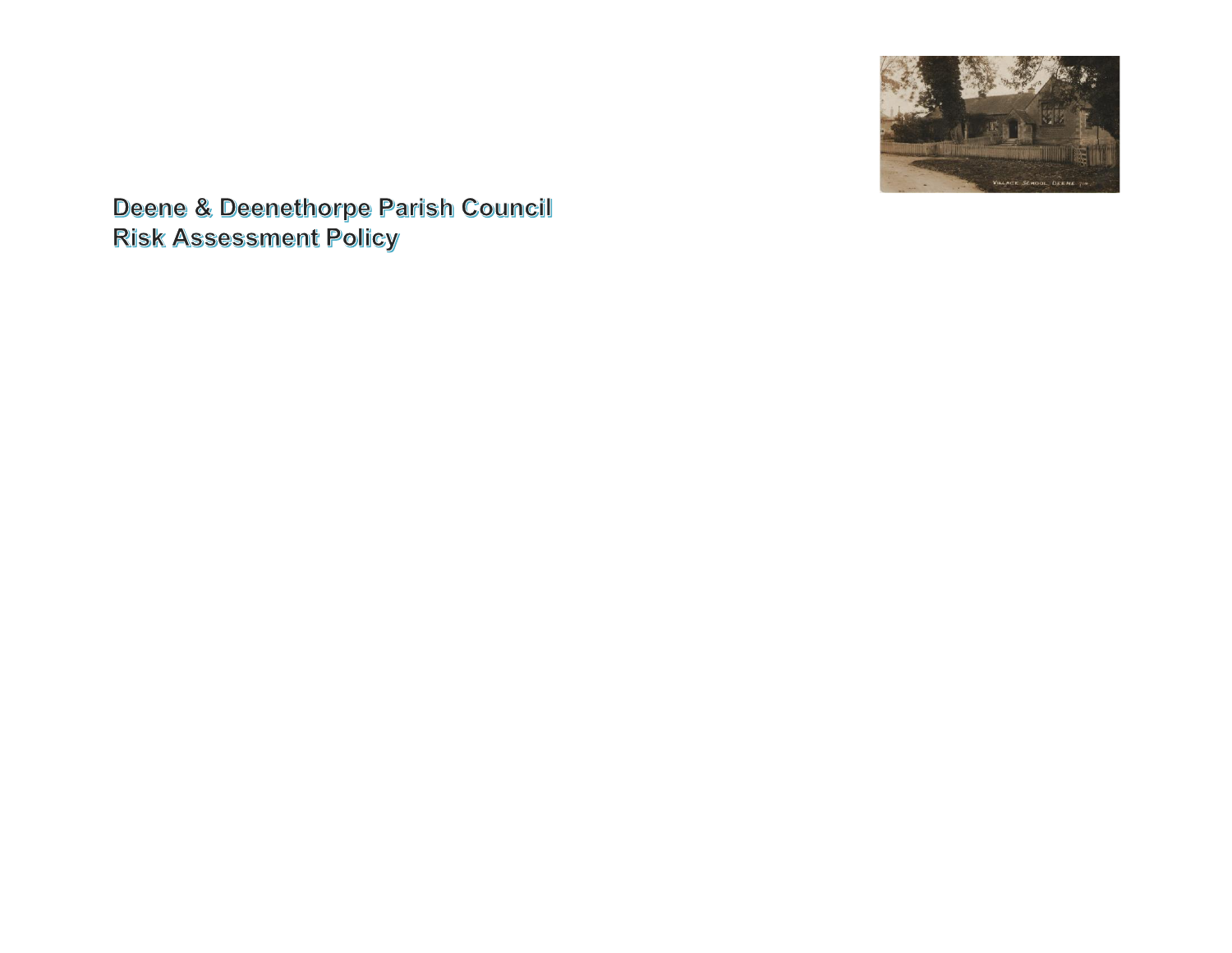This document aims to identify all potential risks relating to Deene and Deenethorpe Parish Council and how they are minimized. **Financial**

| <b>Risk identified</b>                         | H/M/L | <b>Management of risk</b>                                                                                                   |  |
|------------------------------------------------|-------|-----------------------------------------------------------------------------------------------------------------------------|--|
| Risk of funds being                            | L     | Fidelity guarantee insurance held by Council with Zurich<br>$\bullet$                                                       |  |
| unavailable due to Clerk's                     |       | All expenditure to be approved at council meetings (open to public inspection)                                              |  |
| unauthorized                                   |       | Requirement for one Councillor to access Unity Website to approve payments or 2                                             |  |
| removal/mismanagement                          |       | Councillors to sign all cheques, and to initial the cheque stub and relevant invoice to<br>confirm the details are the same |  |
|                                                |       | Non-budgeted expenditure must be approved at a council meeting<br>$\bullet$                                                 |  |
| Risk of precept request not<br>being submitted | L     | Records regularly checked by the Responsible Financial Officer<br>$\bullet$                                                 |  |
| Risk of precept not being<br>paid by ENC       | L     | Records regularly checked by the Responsible Financial Officer<br>$\bullet$                                                 |  |
| Risk of precept being                          | L     | Quarterly review of budget to actual spending by the Responsible Financial Officer<br>$\bullet$                             |  |
| insufficient to cover Parish                   |       | Parish Council have been building reserves as recommended by Internal Audit and now                                         |  |
| Council expenses                               |       | hold enough to cover a year expense should for some reason no precept being received.                                       |  |
| Risk of inadequate                             | L     | Records regularly checked by the Responsible Financial Officer<br>$\bullet$                                                 |  |
| financial records being                        |       |                                                                                                                             |  |
| maintained                                     |       |                                                                                                                             |  |
| Risk of cheque payments                        | L     | Requirement for signatories to initial the cheque stub and relevant invoice to confirm the<br>$\bullet$                     |  |
| being incorrect                                |       | details are the same                                                                                                        |  |

| Approved by Deene and Deenethorpe Parish Council: |  |                     |  |  |  |
|---------------------------------------------------|--|---------------------|--|--|--|
| Signature of Chairman                             |  | Date: 23rd May 2022 |  |  |  |
| Signature of the Clerk                            |  | Date: 23rd May 2022 |  |  |  |
|                                                   |  |                     |  |  |  |